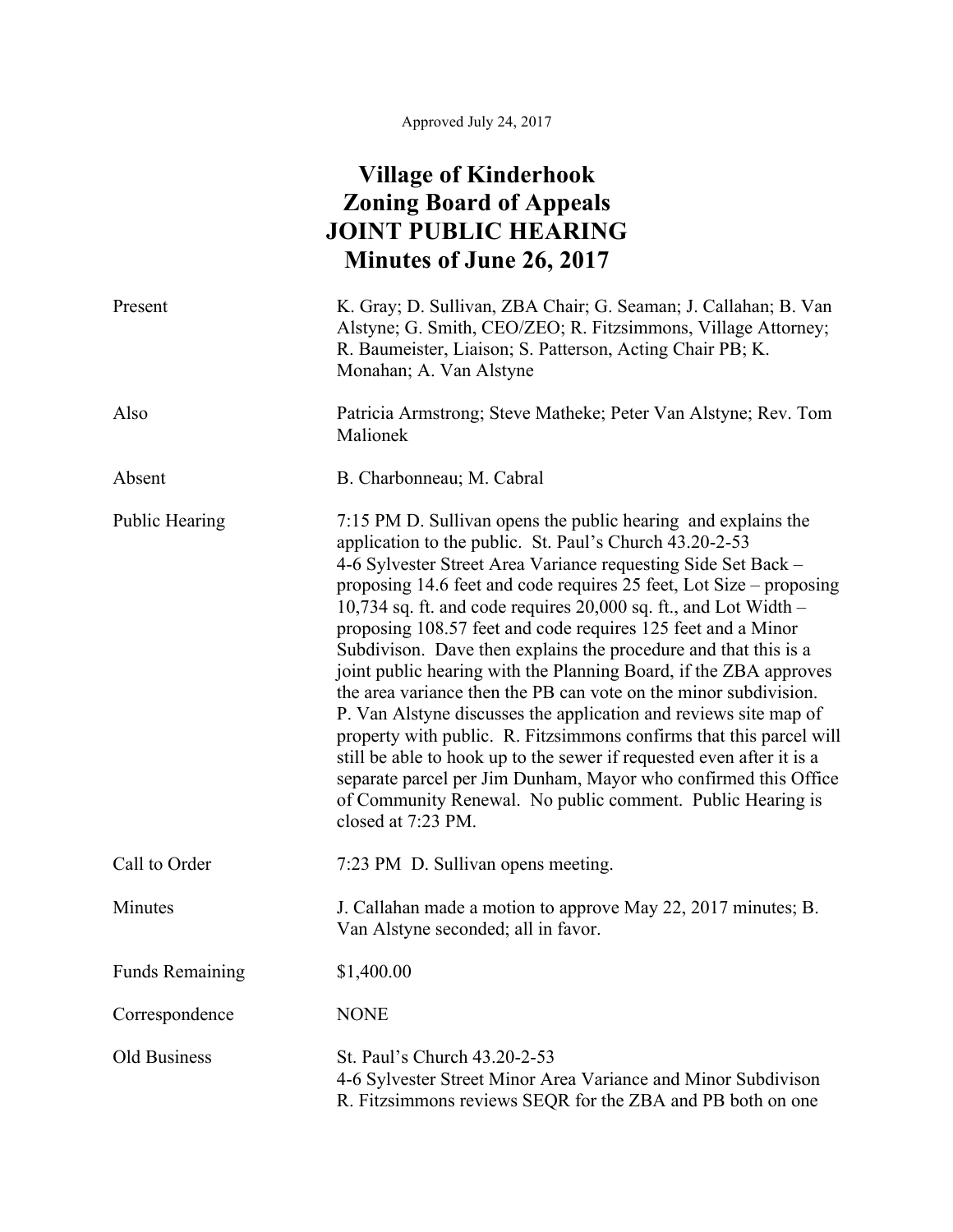form. NO to all and asks the boards to issue a negative declaration for SEQR; J. Callahan requests that the parcel be listed as suburban as it is listed as urban on the current form, all in favor. B.Van Alstyne motions to declare a negative declaration with the change; D. Sullivan seconds, all ZBA and PB members are in favor. The letter of authority from the Diocese is presented per boards request. R. Fitzsimmons reviews and agrees it is acceptable to proceed. The ZBA fills out the Area Variance Findings and Decision Worksheet.

#1. Whether undesirable change would be produced in character of neighborhood or a detriment to nearby properties. The board discusses that these were actually a few different parcels at one time and the history of the church. All agree with NO. #2 Whether benefit sought by applicant can be achieved by a feasible alternative to the variance. All board members agree NO. #3 Whether the requested variance is substantial. The board discusses that they are looking for an almost 50% variance and all agree on YES but state that it is not unlike others in the area which mitigates any concerns.

#4 Would the variance have an adverse impact on the physical or environmental conditions in the neighborhood. All agree with NO. #5 Whether the alleged difficulty was self-created. All agree YES but again discuss that this is not an unreasonable request. D. Sullivan motions to accept and approve the application for area variance as the benefit to the applicant does outweigh the Detriments to the Neighborhood or Community; K. Gray seconds, all ZBA members are in favor.

The PB opens up their meeting at 7:43PM to discuss the minor subdivision application. R. Fitzsimmons discusses application, parking is with in code, sewer has been discussed, SEQR complete, no site plan requested, no screening issues. A. Van Alstyne motions to accept and approve application for the PB Minor Subdivision; K Monahan seconds; all in favor. D. Sullivan reopens ZBA meeting at 7:50 PM to discuss NB.

New Business The Flammerie 43.20-2-53

4-6 Sylvester Street Area Variance for Sign

 C. Chase discusses her application for a new sign on the side of her building. HPC has approved the actual sign. Lighting is

compliant. The board then discusses what her actual variance is for. The board discusses the matrix with G. Smith, CEO to make sure we have the correct variance requested. It is decided that the sign will need 1 sq. ft. variance for flush mounted sign as the maximum is 24 sq. ft. and the sign is 25sq. ft. and 3 feet variance as the maximum length is 12' and sign is 15'. The applicant discusses that this is as small as she can make the sign without it